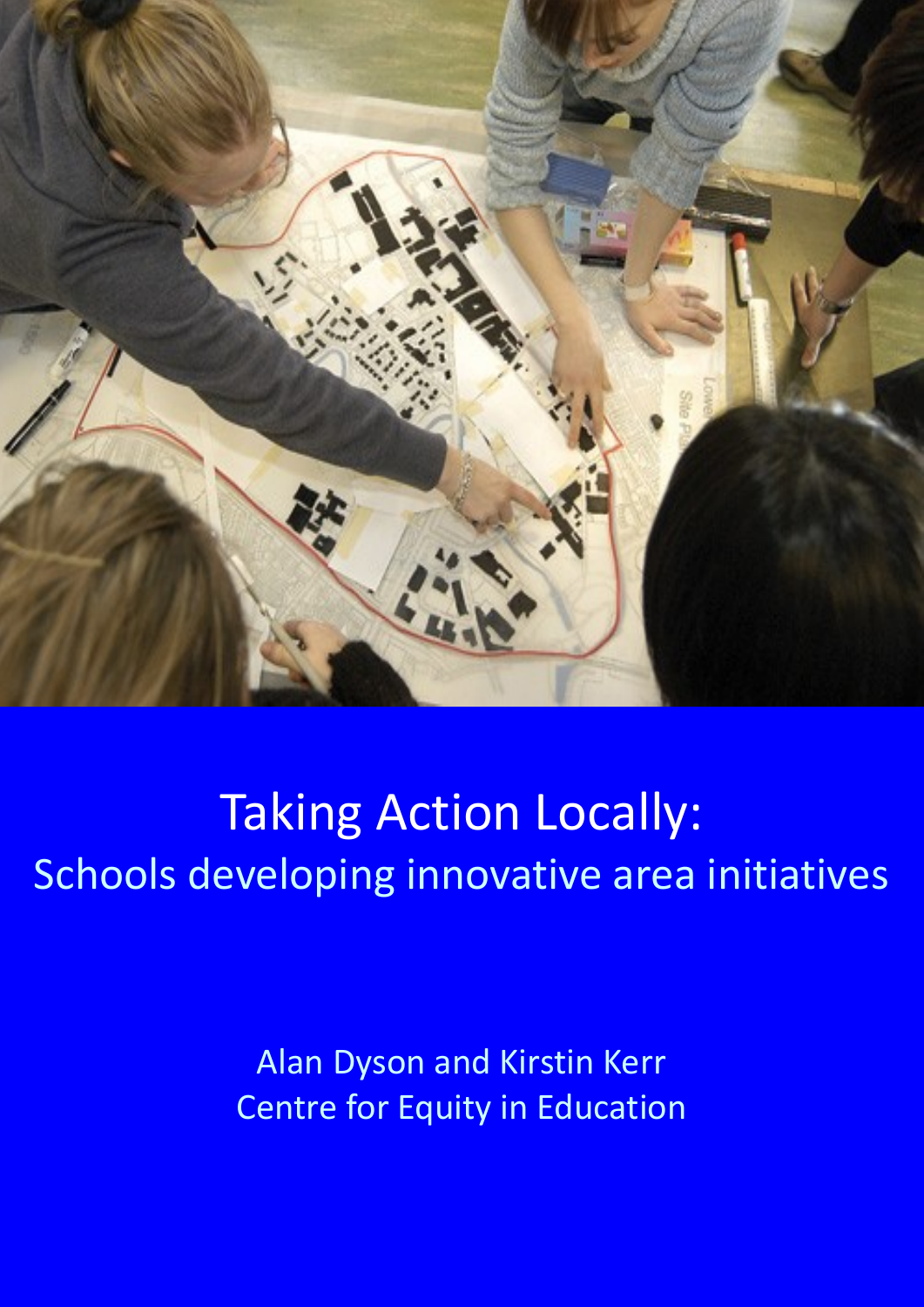- 1. Disadvantaged areas present their own unique challenges and possibilities. Area-based initiatives (ABIs) offer an important way to respond to these, creating opportunities to tailor action to local circumstances. With the growing policy emphasis on localism, schools, local authorities and their partners now have considerable scope to develop their own innovative ABIs. They can build on the best of their existing practice in extended services, children's trusts, multi-agency working and community engagement, to develop locally-responsive, sustainable and long-term strategies. While these are challenging times with respect to funding, ABIs also open up the possibility of working in new ways.
- 2. Innovative, locally-developed ABIs, are already starting to emerge, offering new ways forward. These initiatives are going far beyond a school improvement approach, suggesting new roles for schools in their local areas. Most importantly, they are developing strategies based on a rich understanding of what is happening in their local areas to create poor outcomes. They are establishing strong partnerships to harness existing resources and create multiple levers for change. And they are creating new governance arrangements to share responsibility for outcomes in their areas.
- 3. To develop their own innovative ABIs, suited to their particular contexts, schools, local authorities and their partners will need to:
	- *Develop rich understandings of their local areas*. New initiatives must focus on changing the underlying dynamics and characteristics of an area that lead to poor outcomes.
	- *Be clear about the purposes of their ABI and what it is setting out to achieve*. The broad strands of action it will take, how they will work, the outcomes they will have, and over what time-scale, need to be clearly articulated.
	- *Think long-term. Initiatives will need to build capacity locally to ensure their sustainability*. They will need to create feedback loops so that they can learn about their impacts and develop accordingly. And they must also have built-in flexibility so they can respond to changing local dynamics.
- 4. As they develop their own initiatives, there is much schools, local authorities and their partners can learn about how to be effective from previous area-based approaches. Finding ways to 'bend' existing resources in the area may be more effective in the long-term than relying on additional funds. Having some alignment with broader policy approaches is likely to be an important strategy for attracting partners, identifying multiple levers for change, and multiplying impacts. Local people will also need to be involved. Ensuring that decisions are made on the basis of a real understanding of how local people see their lives and the place where they live, and what they feel needs to happen, may be more effective than trying to recruit them to formal decision making bodies.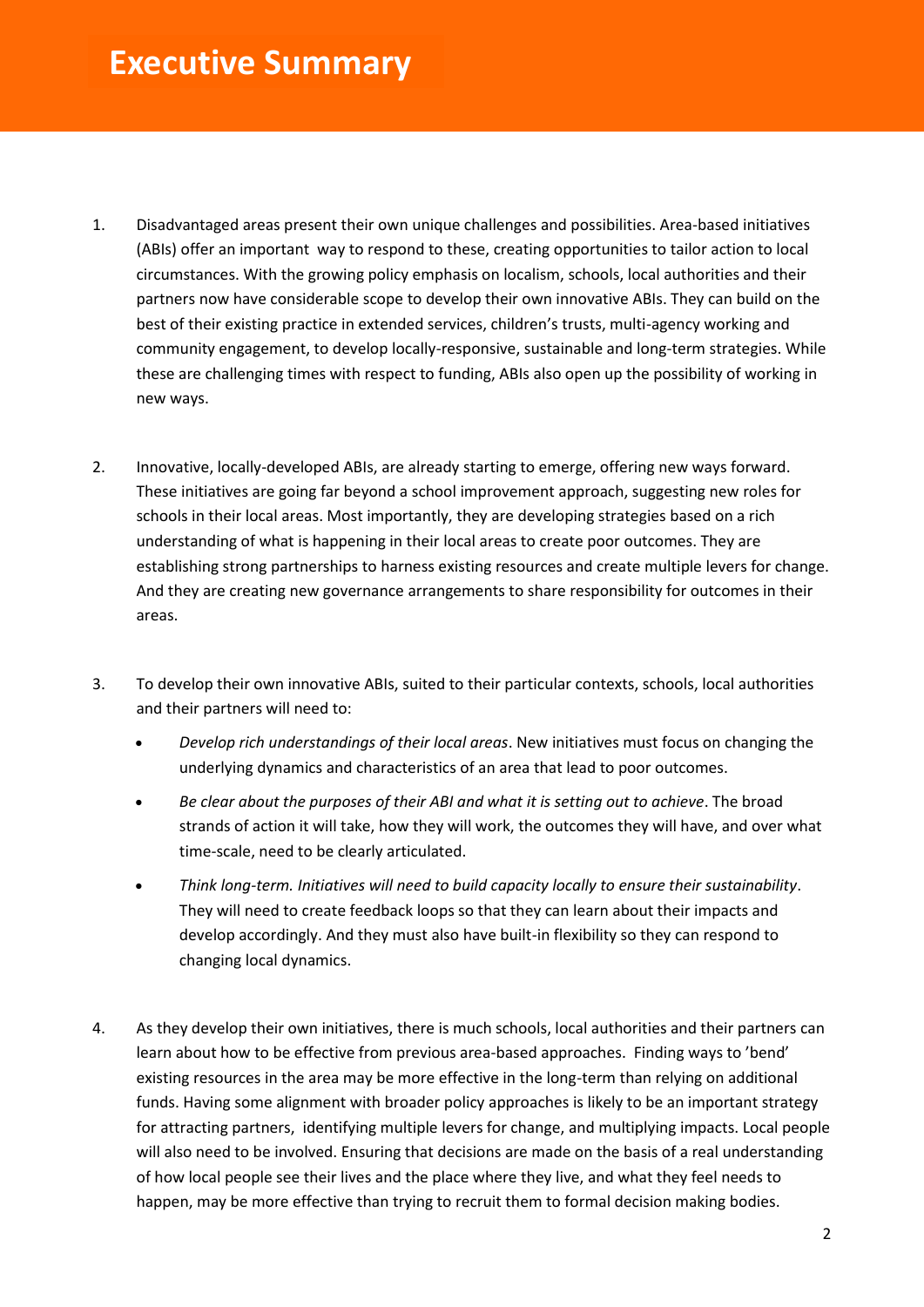### **Contents**

| Section 1. The purposes of this report |  |
|----------------------------------------|--|
|----------------------------------------|--|

### **Part 1. Why ABIs matter now**

| Section 2. Why are locally-developed ABIs important now? |  |
|----------------------------------------------------------|--|
| <b>Section 3. Some innovative local ABIs</b>             |  |

### **Part 2. Designing locally-innovative ABIs**

| Section 4. How to understand areas as a basis for action |    |  |
|----------------------------------------------------------|----|--|
| Section 5. Being clear about the purposes of ABIs        |    |  |
| <b>Section 6. Designing effective ABIs:</b>              |    |  |
| - Learning from the limits of past initiatives           | 14 |  |
| - The principles of good design                          | 15 |  |
| <b>Section 7. Some practical questions</b>               |    |  |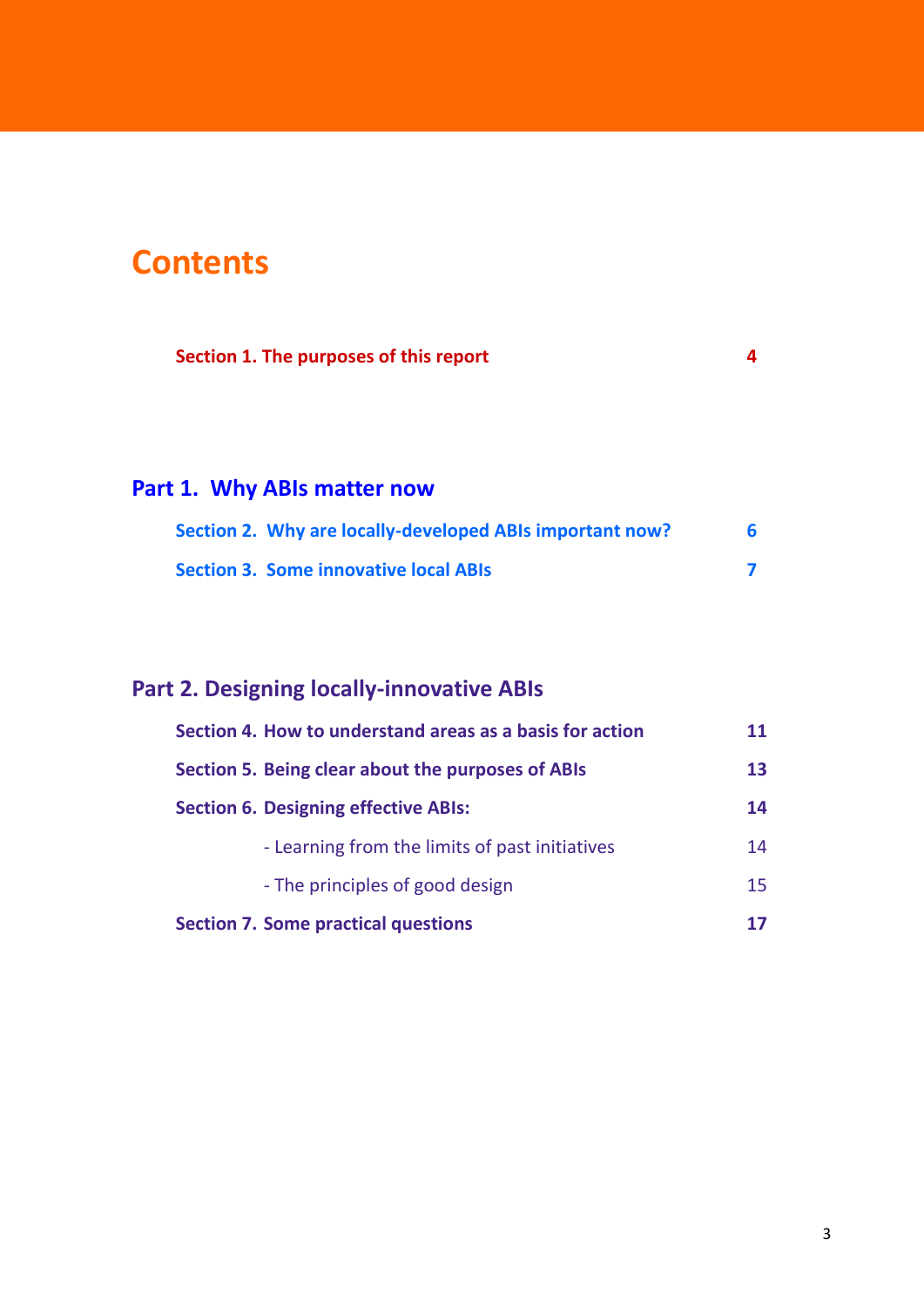## **The purposes of this report**

1.1 This short report has been written for schools, local authorities and their partners, who want to find new ways to tackle the link between education, disadvantage and place. It is intended to help them think about how they might start to develop their own area-based initiatives (ABIs) in response to the distinct problems and possibilities of the areas where they work. It argues that locally-developed ABIs can be more effective than national-level strategies in meeting some of the needs of disadvantaged areas. They can also offer local professionals a way to take greater control of the emerging policy landscape.

![](_page_3_Picture_2.jpeg)

- **1.2** The report is in two parts. The first sets out why ABIs are important now and explores some examples of innovative, locally-emerging initiatives. The second considers some key issues in designing locally-innovative ABIs. It addresses four core concerns which local professionals will need to consider when starting to develop their own ABIs. These are:
	- How to understand areas as a basis for action
	- Being clear about the purposes of ABIs
	- Learning from past initiatives
	- The principles of good design

**1.3** Although the ideas in this report are the authors' own, they are indebted to the teachers and head teachers, local authority officers, civil servants, government advisors, and academics and others, who took part in a seminar series on the future of ABIs. This was sponsored by the Economic and Social Research Council. This report presents some of the series' main conclusions. For access to a more detailed commentary on the full range of issues covered during the series, please go to:

www.education.manchester.ac.uk/ research/centres/cee/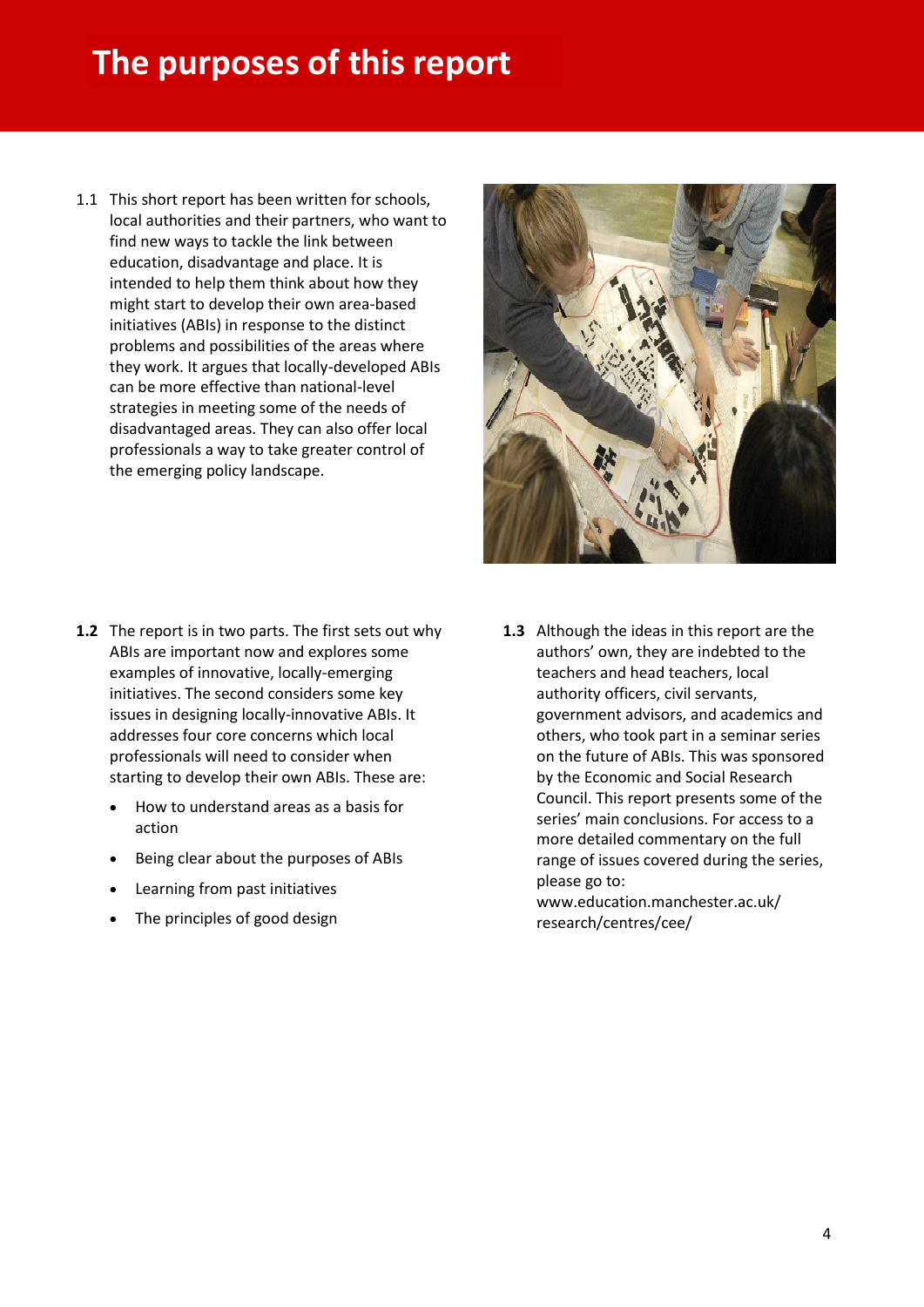# **Part 1. Why ABIs matter now**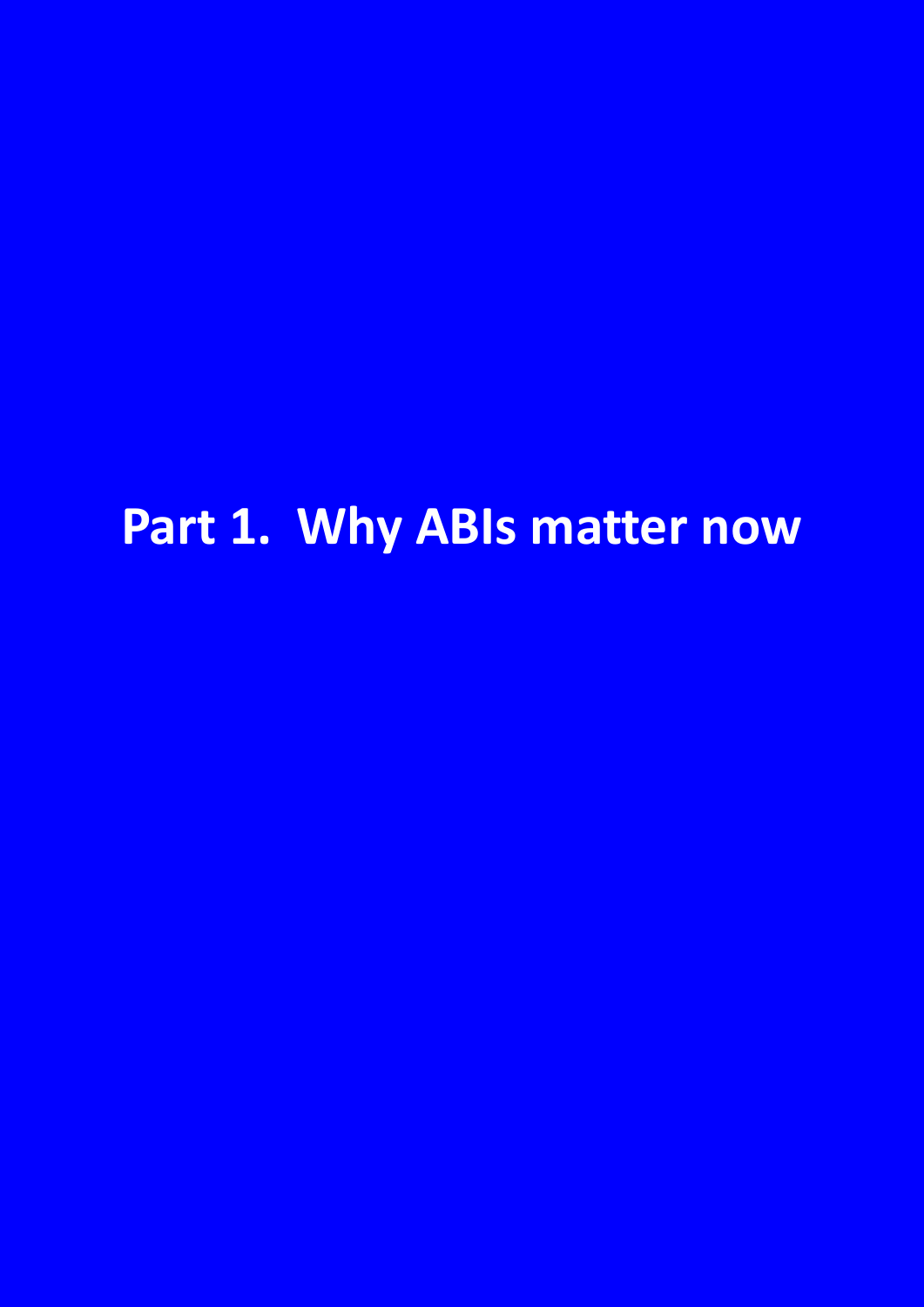# **Why are locally-developed ABIs important now?**

#### **2.1** *Area-based initiatives (ABIs) are important because places are different from one another. They generate different sorts of needs and present different problems and possibilities. These call for locally-tailored responses.*

National-level strategies are important, especially to address universal issues like child poverty, or poor literacy skills. But on their own, they cannot engage with the complex ways in which living in particular places shapes people's life chances. People's identities and relationships, aspirations and opportunities, and health and well-being, are all shaped by where they live and what happens there. This means that initiatives which are able to engage with complex local dynamics have an important role to play in tackling links between education, disadvantage and place.

- 2.2 Schools, local authorities and their partners, are uniquely placed to engage with these issues. Being 'close to the ground', they can achieve a depth of understanding and engagement which is simply beyond the scope of national policy. While in recent years centrally-driven ABIs like Education Action Zones, Excellence in Cities, and the City Challenges, have made some gains in their target areas, local professionals have also often found themselves trying to make sense of multiple, fragmented, and sometimes competing strategies, and having to 'bend' their local concerns to fit in with national priorities.
- 2.3 As support for such big government initiatives is withdrawn, there is now a moment for local professionals to think about what they actually want to achieve for the areas where they work. With less central funding and guidance available, well thought out local action is set to play a bigger role in tackling links between education, disadvantage and place. The new funding environment presents serious challenges, and with core services needing to make significant savings, new ways of working will have to be found. But this also brings with it renewed opportunities to explore how what happens in schools, and what happens beyond their gates, can be addressed holistically – but this time with local professionals more firmly in the driving seat. Government too appears willing to support locallydeveloped ABIs. As well as offering a route to greater efficiency, they create opportunities to think beyond a school improvement approach which has already reached the limits of its achievements.

![](_page_5_Picture_5.jpeg)

- 2.4 In this emerging policy context, and at their best, locally-developed ABIs can:
	- harness resources and tap local knowledge and creativity
	- establish new forms of partnerships to tackle issues which cannot be addressed effectively by single services or organisations
	- develop innovative approaches which go beyond the standard practices required by national policy
	- bridge gaps between professionals and communities by developing shared understandings and commitments
	- work in areas defined by their common problems and possibilities, rather than being confined by established administrative boundaries
	- create structures which are suited to purpose and mirror local needs.
- 2.5 Many schools and local authorities are already well placed to act on this. Through their work on extended services, or children's trusts, or multi-agency arrangements for instance, many have already established working partnerships with good local knowledge and a shared commitment to improving outcomes in their local areas. These foundations are too valuable to lose just because national policy is changing. While these are challenging times, local innovation offers a way of building on the best of what has gone before, but also of making it increasingly responsive to local needs.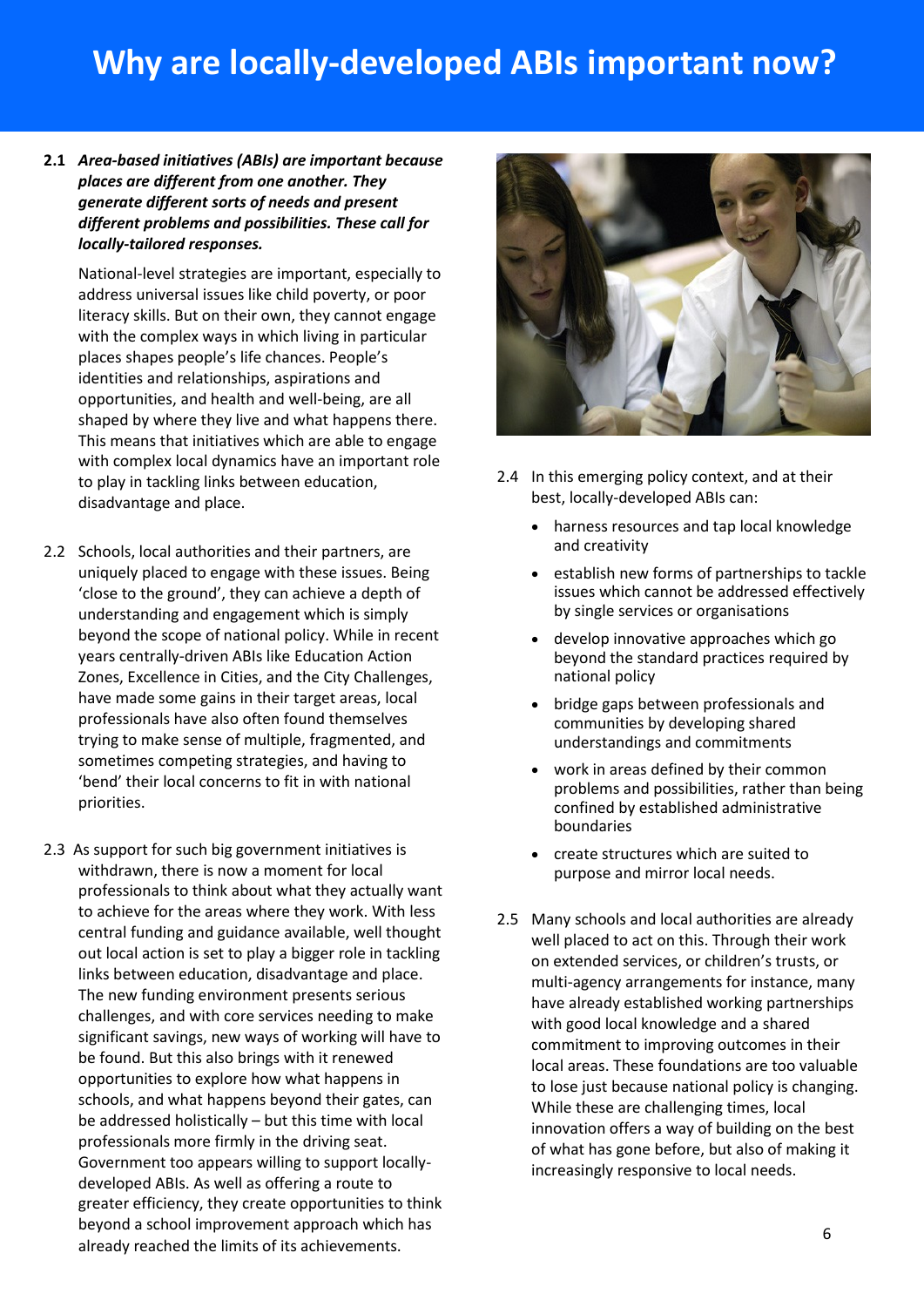### **Some innovative local ABIs**

**3.1** *Across the country, innovative area-based initiatives are emerging at a local level, driven by schools, local authorities and their partners. Two examples are given below.* 

### **An academy sponsored by a social housing provider**

This academy is an example of where education and housing professionals have come together around a shared analysis of a local area's needs. The housing trust's stock is located within a wider, geographically distinct, residential area, which is characterised by disadvantage. The academy (and the underperforming schools it replaced) serves this wider area. About one third of the academy's students live in housing trust properties.

Importantly, and central to the initiative, is that the housing trust is not simply concerned with its housing stock and tenants, but sees improving the wider area as part of its remit. The trust recognises that its tenants access services and facilities across the area and that their identities and aspirations, and indeed their feelings about their own homes, are shaped by this. Moreover, as outcomes across the area as a whole are poor, issues which affect trust tenants are also issues for the wider residential population, and for services in the area.

This understanding has led the housing trust to decide to use some of its capital to invest in education in the area through academy sponsorship. It sees this as a powerful lever for tackling social and economic disadvantage, improving outcomes both for local residents in general and for the trust for example, in terms of reducing vandalism to trust properties and problem tenancies.

![](_page_6_Picture_6.jpeg)

A strong partnership is developing between the trust and academy and they have – through their respective engagements with local residents – identified a range of concerns they want to work together to address. These include: residents' lack of pride in the local area; a dependency on services to solve their problems; poor attainment and low skills; and a lack of local employment.

Some of the steps they are taking to address these issues include:

- The academy's student and family support team work closely with the youth and family team from the housing trust. This means that difficulties with housing that are hindering education can now be flagged directly with the housing trust at multi-professional meetings. Students who have been behaving anti-socially can be made aware of the implications of their behaviour for the community and potentially on their family's continued tenancy.
- A senior member of staff from the housing trust has been appointed as community development manager in the academy and organises a range of community and adult learning activities in the school.
- The academy is using some of its freedoms to develop its curriculum around entrepreneurship and problem solving. This includes the use of occasional whole-day learning activities, where students engage in 'real world' business scenarios.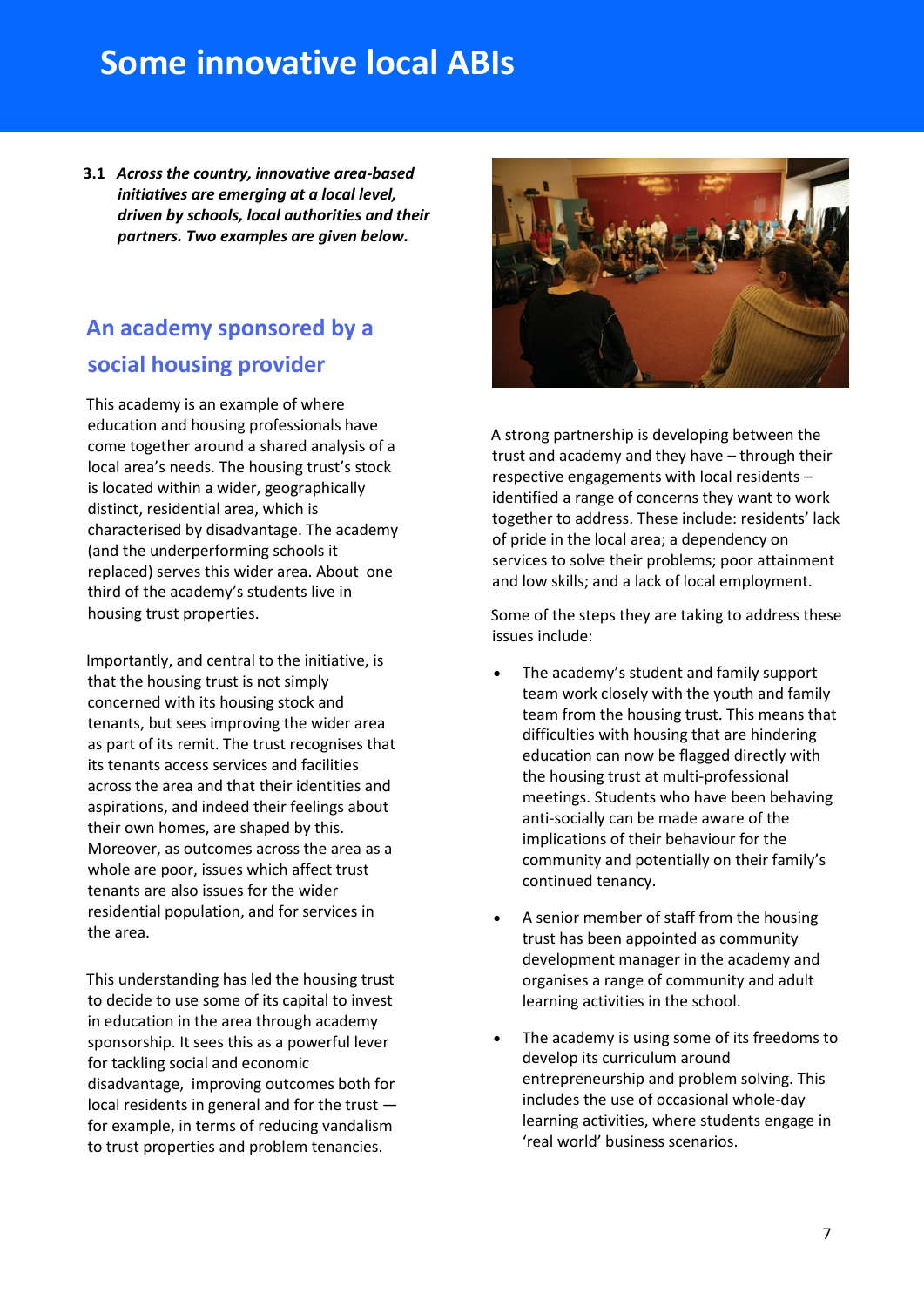### **Some innovative local ABIs**

- The housing trust is offering extensive work experience to the academy's students – in everything from administrative roles, to joinery and plumbing.
- Both organisations are drawing on their pre-existing partnerships to bring additional resources to bear as appropriate on their full range of activities.

As this partnership develops, what is striking is that because of the housing trust's sponsorship of the academy, neither organisation can 'retreat' when under pressure, which is so often the case with less formal arrangements. The trust and the academy are not only accountable to each other in various ways, but they also have a sense of collective accountability. A very real expression of this was during the academy's recent Ofsted inspection, when senior executives from the housing trust also met with inspectors.

### **A multi-agency team exploring area issues**

This initiative is based in an academy, which is located in the heart of a highly disadvantaged part of large city. Over the years, the area has been the subject of multiple regeneration initiatives. These have had little success, and the area is now also starting to see the consequences of public funding cuts. Plans which had been in place to bring the area's housing stock up to standard have recently fallen through, and there is widespread concern across service providers about what the future holds for the area. Already, for example, there is anecdotal evidence about how changes to incapacity and sickness benefits are negatively affecting some of the area's many vulnerable families.

![](_page_7_Picture_6.jpeg)

In this context, the academy is determined to use its resources to become a key player in regeneration efforts in the area. It wants to work alongside a range of other organisations and agencies so that as wide a range of resource is mobilised as possible to address area issues. As the vehicle for this partnership, it is setting up a not-for-profit, limited company, with the specific remit of developing and managing an area-based initiative. That the company is an independent entity, not owned by any one service provider or organisation, is seen as important to ensure that area issues, rather than particular service agendas, drive its actions. The plan is that staff from the partner organisations will work for the company on a secondment basis. This means they will be able to dedicate time to its activities without requiring the company to raise funds to cover staff salaries. Currently, the partners include: the diocese; the housing trust; local authority adult learning, regeneration and leisure services; local primary schools; and volunteers from the residentrun community newspaper.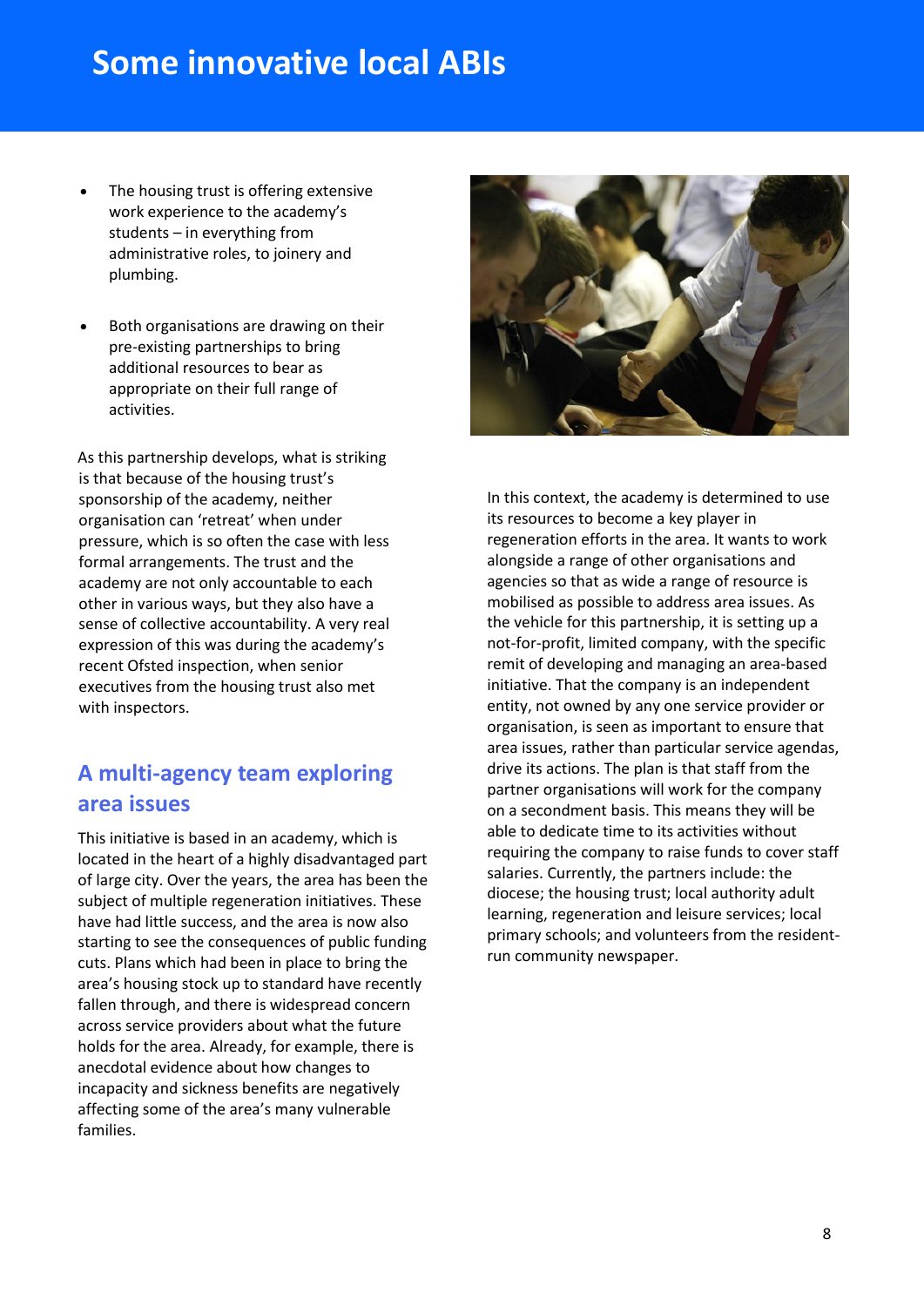### **Some innovative local ABIs**

In order to avoid the mistakes of the past, the company will start its work with a process of research and consultation with community, and with voluntary and professional groups. Its current aim is to develop a thorough understanding of the area as the basis for a long-term strategy. The company is buying-in support for this from the nearby university, who will provide training in research and analysis methods. This will enable the partners to generate the evidence they need to supplement their existing statistical data sets, and build their capacity to conduct their own research in future as the initiative develops.  $\bullet$  The emerging strategies are based on

- 3.2 It goes without saying that, for each of these initiatives, its potential currently exceeds its achievements by some way. In both cases, these are very early days, and there will be many tensions and difficulties to overcome. Even so, they share some features which seem particularly important in developing innovative, local ABIs. Specifically:
	- They involve schools closely, but they do not focus solely on school 'improvement'. Similarly, they are not restricted to the resources that schools themselves can marshal, nor are they driven by the priorities of schools. Instead, they take the form of partnerships. Schools are key partners, but they work alongside other agencies and organisations in developing an overarching area strategy.
	- The multi-organisational nature of these partnerships means that a wide range of resources can be deployed in support of the strategy. Schools are often restricted to what they can do for students in the classroom, or if funds allow, what extended services they can provide. In these cases, however, many more levers of change are available.

![](_page_8_Picture_5.jpeg)

- something more than a rapid scan of outcomes data or the hunches of head teachers. In each case, there is an attempt to develop a more holistic understanding of the area before embarking on action.
- These emerging initiatives suggest that schools might take on new roles. For example, this might involve rethinking how they relate to the local labour market, and how they can impact on the wider lifechances of their students and on the wellbeing of their communities.
- The initiatives also suggest that new forms of governance are starting to emerge which can support local innovation. The partnerships to which schools contribute are decision-making bodies. These partnerships are not answerable for the performance of individual services so much as for the overall well-being of the areas they serve. Whilst traditional lines of accountability remain in place, schools also have to answer to their partners and vice versa.
- *3.3 What this section of the report has shown is that while locally-developed initiatives need to work on their own terms, responding to the distinct problems and possibilities of their own local areas, they nonetheless have a lot in common. These shared features can inform the development of other local ABIs.*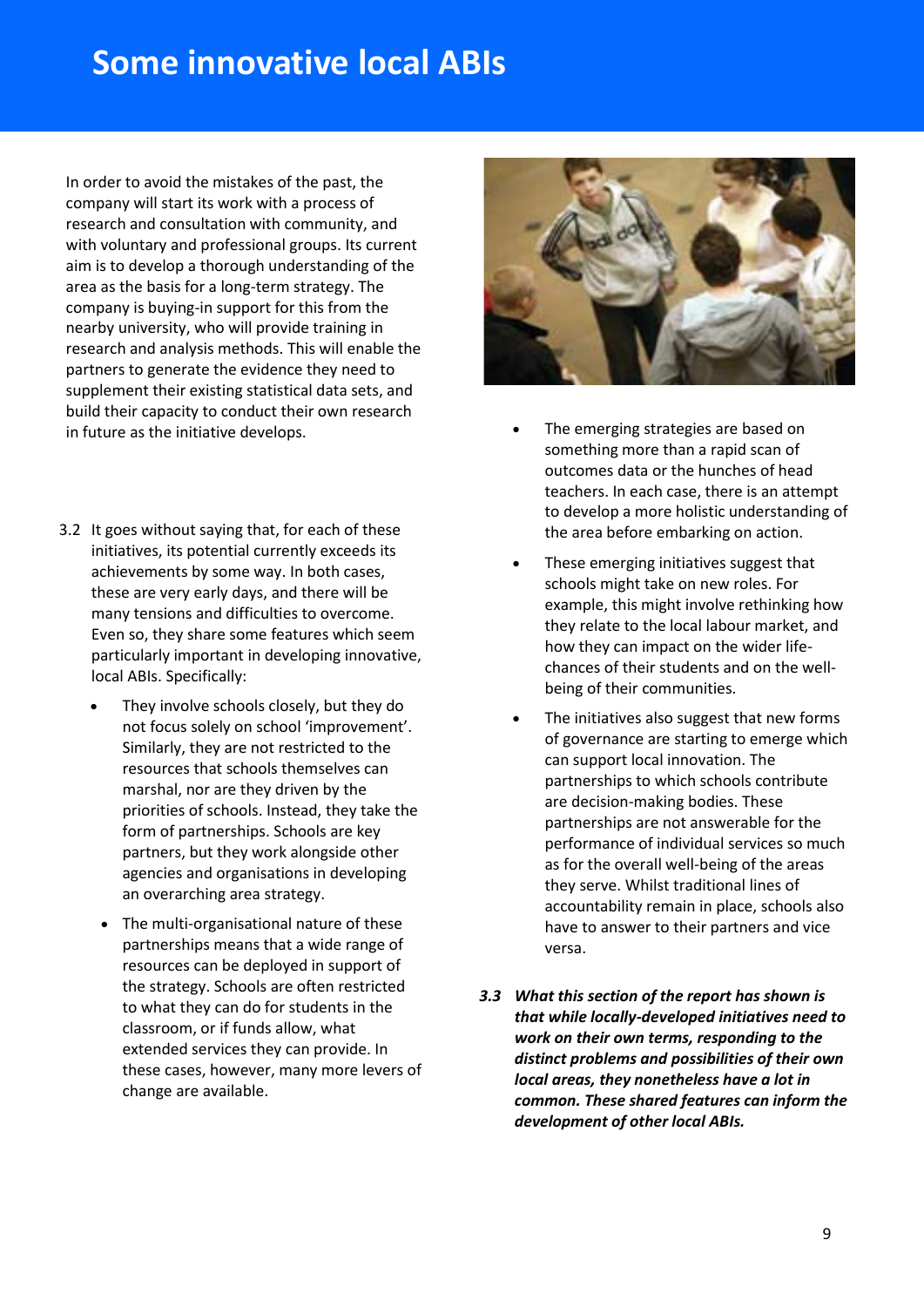Part 2. Designing locally innovative ABIs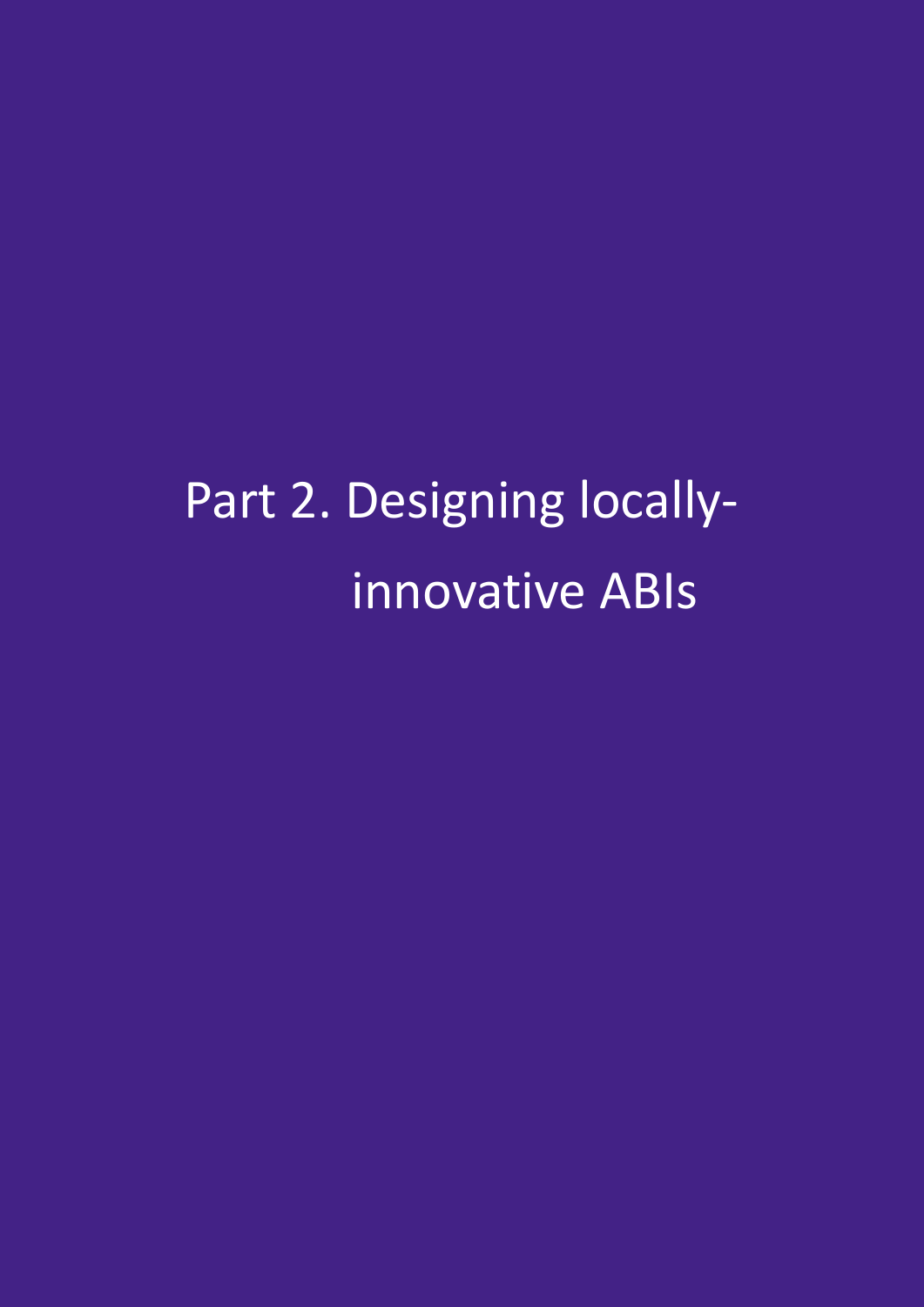### **How to understand areas as a basis for action**

 **Whilst this report is not intended as a 'how to do it' guide, the following sections consider some of the major issues which local professionals will need to address as they develop their own initiatives. These are:**

- **How to understand areas as a basis for action**
- **Being clear about the purposes of an area initiative**
- **Learning from past initiatives**
- **The principles of good design.**

### **How to understand areas as a basis for action**

- **4.1** There is no single way to think about what an area is, and sometimes trying to define an area too tightly can be counterproductive. Local practitioners and policy makers need to find ways to understand the areas where they work which can support the development of effective local initiatives.
- **4.2** Different ways of understanding areas typically invite different sorts of action at a local level and all are valuable in some way. For instance:
	- Understanding areas in administrative terms can focus attention on how to distribute resources within clearly defined boundaries
	- Performance indicators and neighbourhood statistics can focus attention on measured outcomes and on instances where those outcomes are poor
	- Speaking to people who live on a particular housing estate about what living there means to them, can provide insights into how places shape people's identities, relationships, opportunities and expectations, and suggest how services might better connect to these

![](_page_10_Picture_12.jpeg)

- Trying to understand a particular local phenomenon – for instance, gang membership amongst teenage boys – might involve exploring issues of culture and 'territory' which cross administrative and service boundaries.
- **4.3** Rather than accessing this wide range of understandings and drawing them together, ABIs have typically been driven by performance indicators and neighbourhood statistics. The people designing the initiative know outcomes in an area are worse than they would like, and set about putting interventions in place to bring about short-term improvements. So poor attendance leads to an attendance strategy; low attainment to extra classes or more intensive teaching; poor behaviour to learning support units; and so on. But this means that little is done to understand, or to try and change, the underlying conditions which give rise to these problems. When the initiative ends and its interventions disappear, little will actually have changed.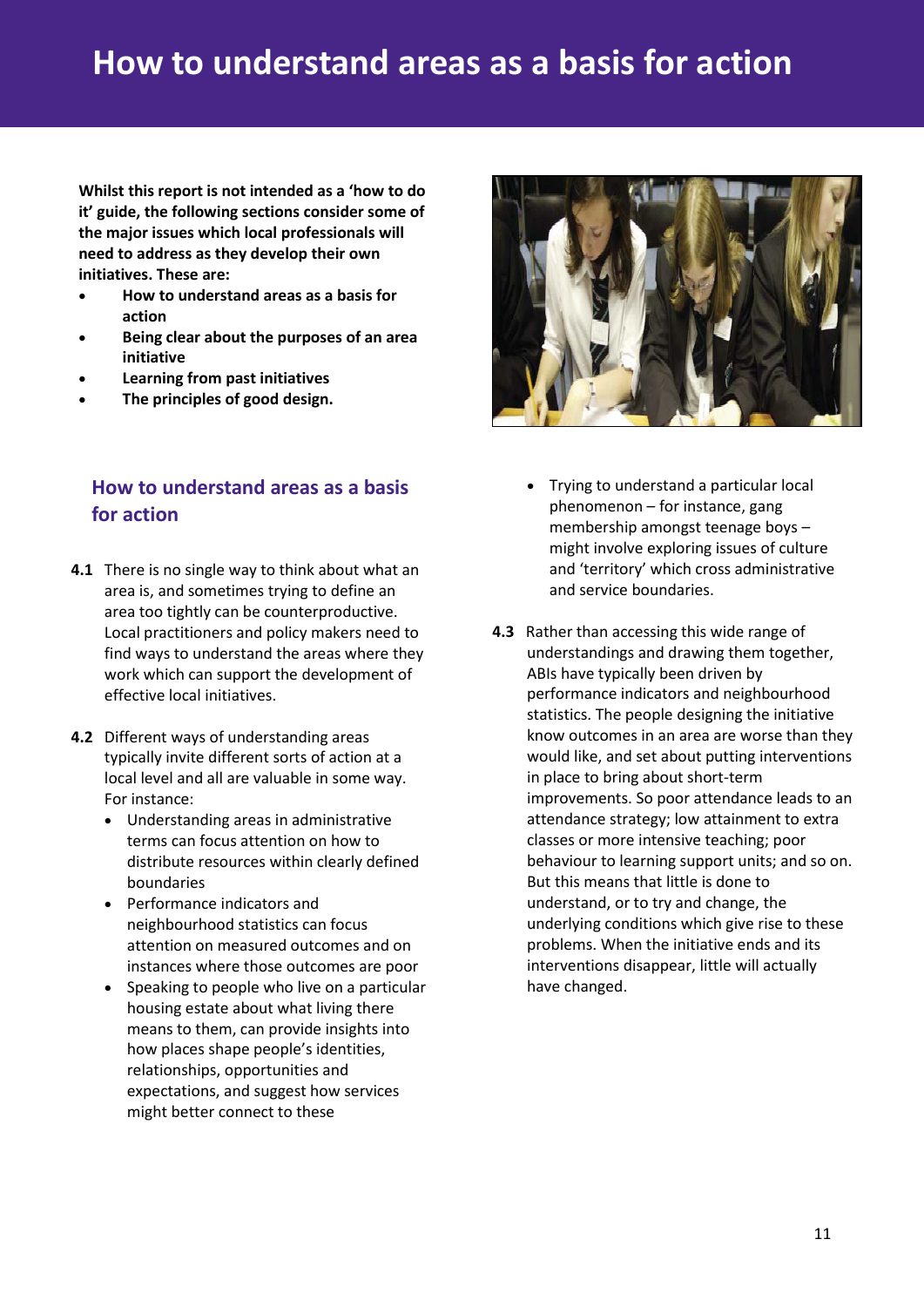### **How to understand areas as a basis for action**

- **4.4** To become more effective, local initiatives need to be informed by a much richer understanding of how local areas work, which draws together a wide range of different insights. Put simply, it is one thing to know that GCSE results are below national averages, or that few young people go to university, or that there is a high rate of teenage pregnancy. But it is quite another to understand how this relates to local cultures, family dynamics, local employment opportunities, and a whole host of other area factors. Having a deeper understanding of what is actually happening to produce poor outcomes can help those designing initiatives to identify the underlying factors which they can act upon.
- **4.5** This need not entail a huge amount of additional work or other resources. Local professionals are ideally placed to access a whole range of understandings, from statistical data to anecdotal evidence. Partnership structures can help to bring together insights from across a wide range of services. Local professionals are also in an ideal position to appreciate how, at particular times and in relation to particular issues, areas may need to be understood differently to enable effective action. For instance, in response to particular issues it might make sense to:
	- have actions tailored to a housing estate, or to a particular residential area (e.g. on one side of a main road)
	- operate within administrative boundaries – possibly at ward level, or local authority level
	- define areas around issues emerging on the ground. For example, if new international arrivals settle in an area which spans local authority borders, it might be most effective for the authorities to work together and target their resources at a boundary-crossing 'area of residence'.

![](_page_11_Picture_6.jpeg)

- **4.6** There can also be many different starting points for understanding local areas. It might be that, in the first instance, a school wants to understand why students from particular residential areas have high levels of unauthorised absence. It might be that services which are already part of a partnership – for instance, a ward coordination group – choose to explore a common problem, like why residents from some parts of town appear unwilling to access nearby services.
- **4.7** Importantly, these are starting points. As initiatives develop, there is likely to be an ongoing process of exploration, with understandings being elaborated and refined; revised to reflect changing local dynamics; and broadened to incorporate newly emerging issues. The issues to be addressed, or the solutions which might be most effective, might not be apparent at the outset, but will become more so as the initiative develops.
- **4.8** Overall, the key message is that:

*Area-based initiatives are likely to be most effective where they understand fully what they are trying to intervene in— and therefore how the boundaries of the area are to be drawn, and what interventions are likely to have an impact.*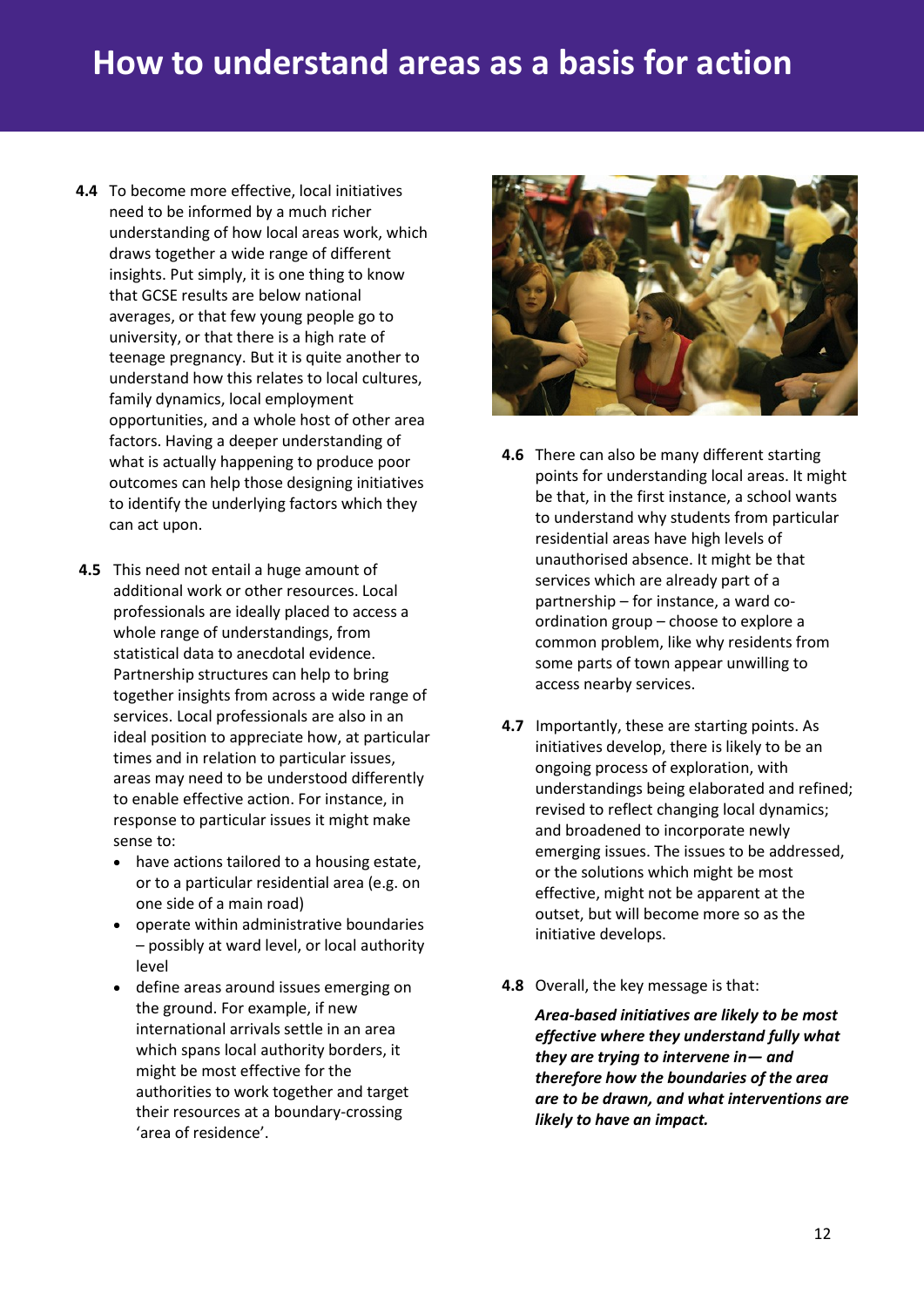- 5.1 As well as being based on a rich understanding of local areas, locally-developed ABIs need to be clear about their purposes. Ultimately, initiatives will want to improve outcomes in an area. But they also need a clear set of aims and purposes to guide strategy.
- 5.2 The table below sets out five propositions about why areas matter in education and the sorts of initiatives these might lead to – and there might be others not included here. This is intended to help schools, local authorities and their partners to think about the sorts of ABIs they might develop in response to local area factors, and to consider the principles they might want to work from.

|                | <b>Proposition</b>                                                              | <b>Key issues</b>                                                                                                                                                                                        | Key elements in initiative design                                                                                                                                      |
|----------------|---------------------------------------------------------------------------------|----------------------------------------------------------------------------------------------------------------------------------------------------------------------------------------------------------|------------------------------------------------------------------------------------------------------------------------------------------------------------------------|
| $\overline{1}$ | "Schools alone can't<br>compensate for<br>students' social<br>background."      | Poor children are held back from<br>education on many fronts (including<br>poor housing, family poverty, conflict,<br>mobility etc). Attainment gaps can't be<br>closed unless these issues are tackled. | Residents and agencies working in the<br>same area need to work together with<br>schools to tackle wider disadvantages,<br>and take on a community education<br>remit. |
| $\overline{2}$ | "Schools are<br>subject to their<br>contexts."                                  | Disadvantaged areas create additional<br>challenges and organisational demands<br>and exert downward pressures on<br>school quality.                                                                     | Additional funding and customised<br>organisational designs for schools in<br>disadvantaged areas.                                                                     |
| $\overline{3}$ | "Area dynamics shape<br>learners' identities and<br>engagement with<br>school." | Area dynamics help shape the formation<br>of youth identity, aspirations and<br>interests. If education ignores this, it is<br>likely to pass some disadvantaged young<br>people by.                     | Curriculum and pedagogies tailored to<br>local areas.                                                                                                                  |
| $\overline{4}$ | "Different areas need<br>different kinds of<br>educational outcomes."           | Education should serve local areas in<br>terms of providing the skills that local<br>employers need and helping to build<br>local citizenship.                                                           | Residents and organisations in an area<br>'visioning' desired futures and<br>working collaboratively towards them.                                                     |
| 5              | "The development of an<br>area is a shared<br>responsibility."                  | Local authorities and schools working in<br>the same area have collective<br>responsibility for outcomes in the area.                                                                                    | Instead of behaving competitively,<br>schools and local authorities work<br>together to share resources and<br>practices that lead to best outcomes<br>overall.        |

(adapted from a seminar presentation by Ruth Lupton)

- 5.3 Obviously these approaches are not mutually exclusive, but it is clear that some focus on schools, others demand partnerships of schools, and others multi-agency partnerships. Some focus on curriculum and pedagogy, others on organisation. Some demand targeting and redistribution, others are universal in application. As partners work together to develop ABIs, they will need to decide what is most appropriate to their particular area context, and the problems and possibilities it presents. Local partners might feel that one important course of action they can take is to lobby central government about the things that are not locally actionable, as well as taking action on the things they can.
- 5.4 Being clear about an ABI's purposes will also help to focus attention on the sorts of outcomes the initiative might be expected to have. All the approaches set out above might be expected to make a contribution to narrowing attainment gaps – and some more directly so than others. But they also suggest that other kinds of educational outcomes – for example, building the capacity for active citizenship, or community participation, or progression to skilled employment – can be as important, if not more so, for an area's development. This will have implications for the types of activities that might be pursued within an ABI, and how its impacts are monitored. While attainment is important, partners may need to think beyond this.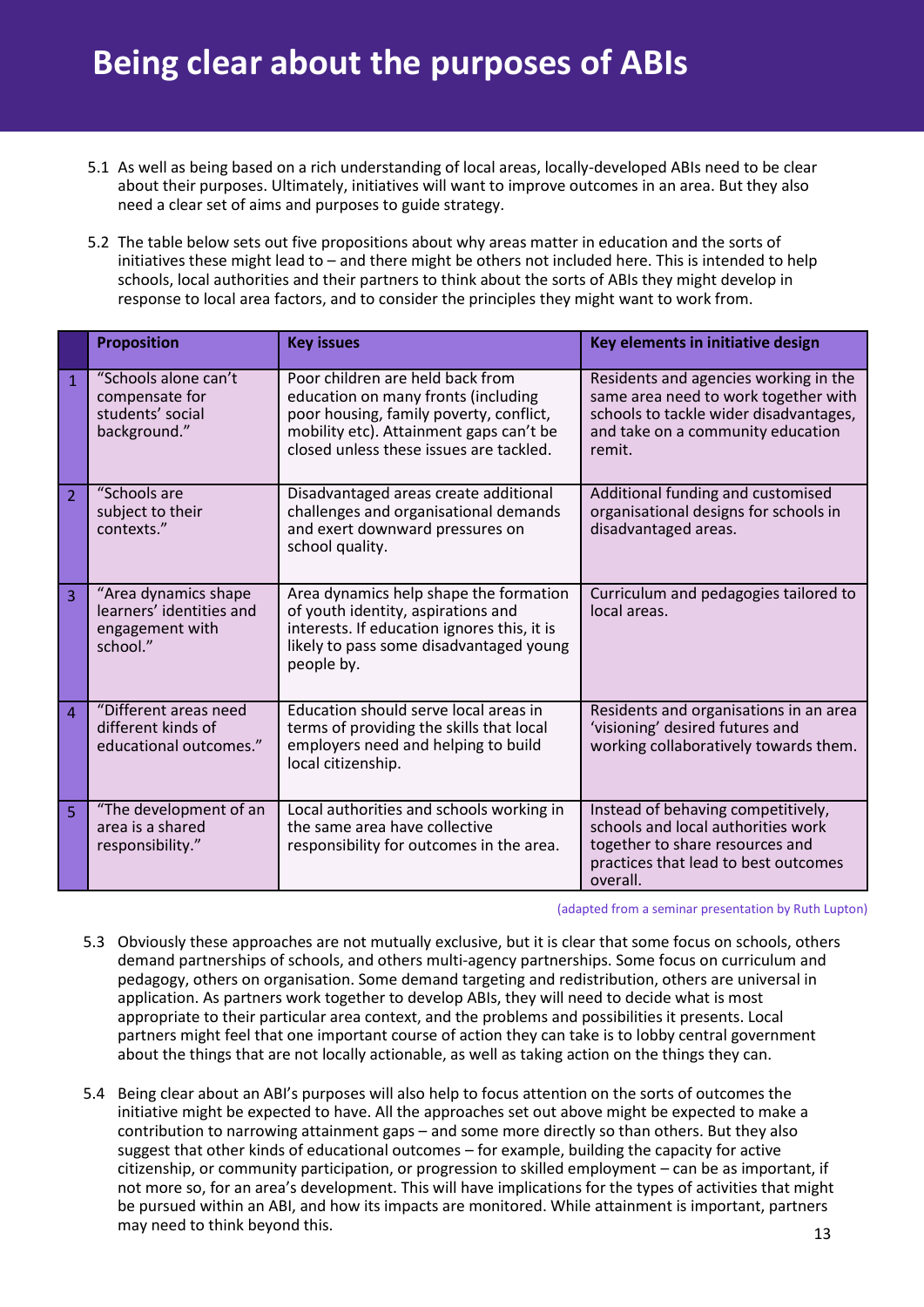**6.1 Locally-developed initiatives need to work on their own terms, as determined by the areas they focus on and the issues they are setting out to address. This means there is no simple 'recipe' for creating an effective ABI. However, some of the main factors which can limit initiatives are already known. So too are some of the main design principles which are likely to lead to the development of more effective ABIs. These are set out below.**

#### **Learning from the limits of past initiatives**

- **6.2** In order not to repeat past problems, it is important to learn from the limitations of previous ABIs. As has already been explored, the need to develop a rich understanding of an area, and to have a clear sense about an ABI's purpose(s), are important lessons. The following also appear particularly important:
	- **The use of (additional) resources.** The additional resources available to ABIs have typically been very small, in relation both to the size of the issues being faced, and the amount of resource already available to the services in the area. This suggests that simply targeting more resources at the area is unlikely to make much difference – and in the current climate is even less of an option. *Using whatever additional resources are available to facilitate the 'bending' of existing resources may be more effective.*
	- **Having sufficiently broad aims.** Although ABIs try to marshal coherent efforts to tackle disadvantage, it is often difficult to bring together all the agencies and institutions that serve an area. In practice, many educationfocused initiatives concentrate their efforts too narrowly on schools. This means they can make little impression on area factors that are beyond the reach of the school. *While the scope of the initiative has to be manageable, it also has to identify and bring together the range of partners who are best placed to make a difference. This will be important too to make best use of limited resources.*
- **Perseverance and long-term planning.** ABIs have typically been short-term – funded for a few years and then abandoned in favour of the next initiative. This has made it difficult to develop long-term strategies, or for small improvements to be built up over time and to lead to more fundamental change. It can also make potential partners unwilling to 'give their all' to an initiative which they know will not last. *Now that local professional***s** *have the opportunity to develop ABIs, it is important that they think long-term. This is not just in terms of building up to bigger outcomes, but also of building the capacity across partner organisations to sustain an initiative over time.*
- **Community involvement**. Although some ABIs have acknowledged the need for community involvement, in practice they have been dominated by the views and priorities of professionals. This often means that they have been unable to develop an understanding of how people live in an area and what they need. Equally, they have been unable to call on the resources of local people to tackle their own problems. *ABIs need to find ways to access the views of local people and to take these into account in constructive ways. Local professionals cannot simply impose what they think are the right 'solutions' for an area. Unless local people support these activities too, they may simply never opt-in to anything the initiative tries to do.*
- **Having some alignment to wider policy.** There is only so much that ABIs can achieve, and many of the issues they seek to address will have their origins outside the area. For instance, initiatives might deal with the effects of economic recession in an area, but 'fixing' the economy is outside their scope. *Given that ABIs typically have small effects, they are highly unlikely to make a difference if they swim against the tide of other social, economic and policy trends. Some alignment of what happens locally and what is happening centrally seems to be important*.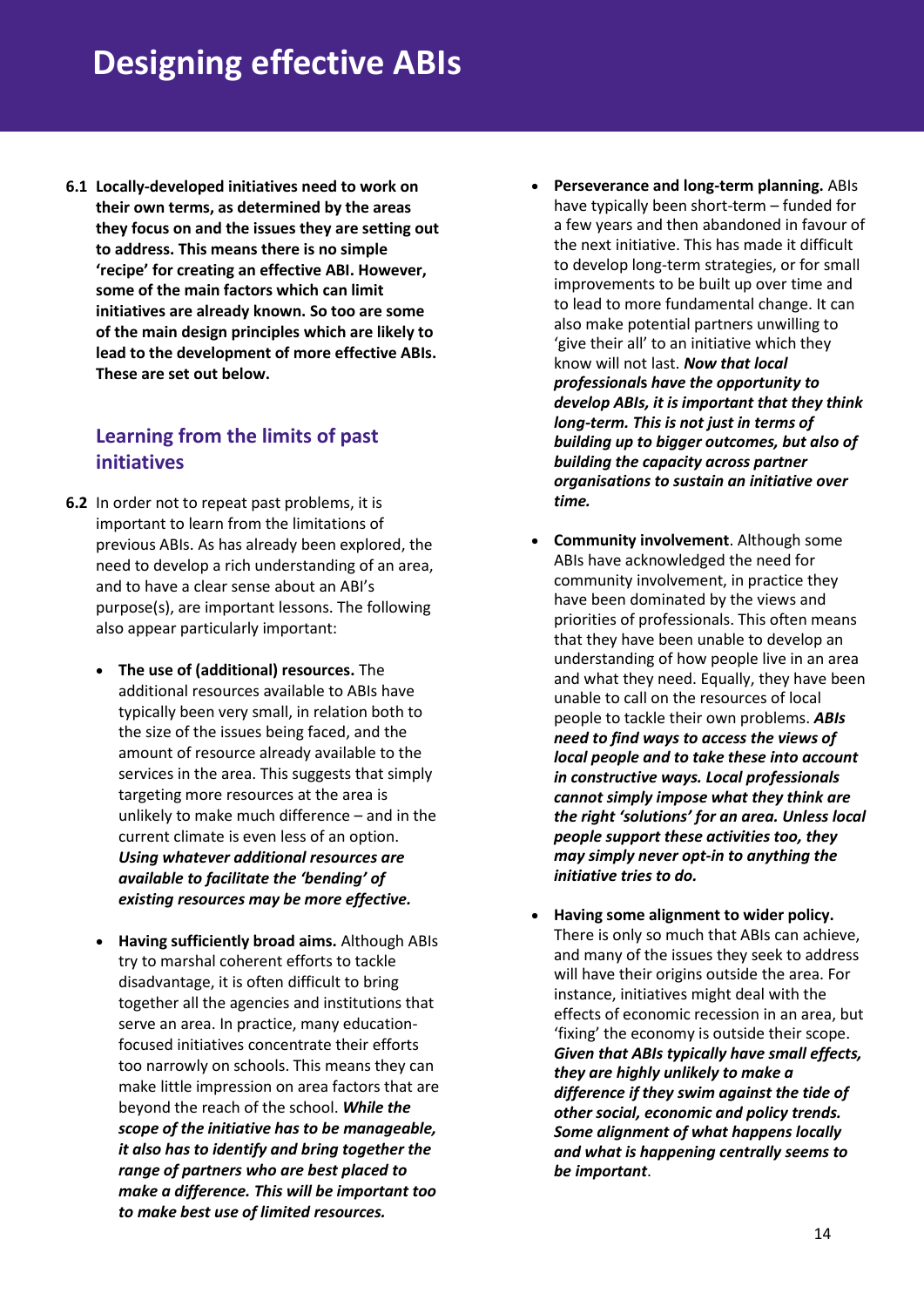## **Designing effective ABIs**

 **Clarity of design**. Some ABIs have been poorly designed, with little clarity as to their purposes, or how they are going to achieve their desired outcomes. *It is important to have a clear design which shows how an initiative's actions will engage with local dynamics; the outcomes it hopes to achieve (in the short-, medium- and long-term); and how, in practice, it will do this. There is an issue about how far clarity of design is bought at the cost of narrower aims and ambitions, and a compromise will need to be struck that works for issues in the area.*

### **The principles of good design**

- **6.3** To conclude this short report, the bullet points below set out – in bald terms – the main principles underpinning an ABI's design and the key considerations they raise. Drawing together the points raised throughout the report, they offer local professionals a very broad guide to developing their own ABIs.
	- Initiatives need to be based on a rich understanding of the areas they are working in. This means understanding how those areas 'work' to produce poor outcomes. This is a complex task which deserves time and attention in its own right. Looking at statistical indicators is important, but is not enough. It is also important to understand how local people see their area, what professionals from a range of backgrounds understand about the area, what impacts national policies have had on the area, and what has been tried before. Some research may need to be specially commissioned. However, it is likely that there will be considerable insights to be gained simply by talking to people. Some kind of provisional account of the area needs to be developed. It may not be definitive at first, but it can be revisited as the initiative learns more.

![](_page_14_Picture_5.jpeg)

- On the basis of this account, an outline strategy needs to be developed. This is very different from an action plan which focuses on short-term objectives and tasks. Instead, it has to set out long-term thinking – perhaps over a five year, ten year or even longer time scale. It has to set out the kinds of outcomes that are aimed at in that time scale, and the broad strands of action that are expected to generate those outcomes. Above all, it has to focus on changing the underlying dynamics and characteristics of the area rather than simply on tackling presenting, surface-level, problems. As with the account of the area, it may at first be provisional, and it needs to be revisited throughout the initiative's lifetime so that it can be elaborated and updated. Only with this strategy in place can more specific action plans be formulated.
- As part of its long term strategy, the initiative will need to plan for its own transformation. It is highly unlikely that the initiative will last in its original form for more than a few years. If nothing else, key players will leave and policy contexts will change. The initiative will therefore need to plan at the very least for a transition from a start-up phase to longer-term sustainability. It might be particularly useful to think in terms of embedding its approaches in the area, so that they are not dependent on the presence of particular individuals or the perseverance of a particular form of organisation.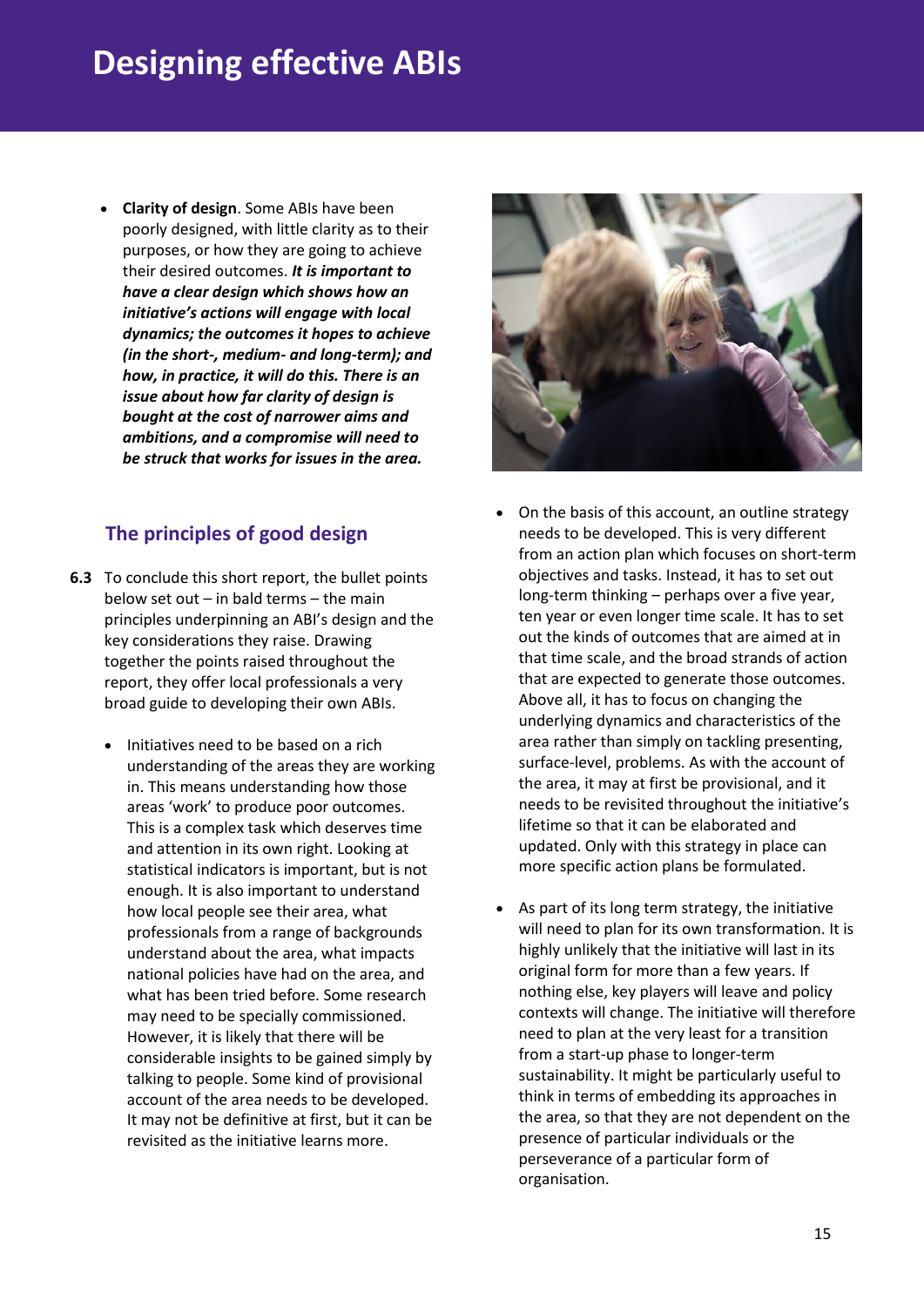## **Designing effective ABIs**

- The resources available to the initiative need to be matched to the issues it hopes to tackle. It is likely that partners will need to be brought together from a range of organisations and agencies. It may well be that the original group of partners will need to change and expand as the initiative develops a better understanding of what it needs to do – and who, therefore, needs to play a part. There may be additional funding to support the initiative, but in any case existing resources – particularly in the form of people's time – will need to be 'bent' to sustain its work.
- A governance structure will need to be developed that includes all partners and is not driven by the priorities of one or two. Thought will need to be given as to how to democratise this structure by involving local people. This may be by encouraging local people into formal decision-making processes. However, it may also be by ensuring that decisions are made on the basis of a real understanding of how local people see their lives and the place where they live, and what it is that they want. It may also involve some capacity-building work so that local people can progressively take control of the available resources and bring their own resources to bear.
- The outcomes of any initiative are likely to be uncertain, particularly when the aims are long-term. The initiative will therefore need to develop feedback loops so that it knows what impacts it is and is not having. Formal end-of-initiative evaluations have their place, but they are little help in steering the initiative as it develops. What is likely to be more helpful is some mixture of formal evaluation and intelligence gathering on an ongoing basis. Above all, at regular intervals, the initiative has to review its progress in the light of the evidence and revisit its understanding of the area and its long-term strategy.

![](_page_15_Picture_4.jpeg)

 The initiative will need support at national level. As a minimum, it will need 'permission'. National policy makers will need to ensure that any rhetoric in favour of localism is not undermined by regulatory prohibitions, or central mandates, or accountability requirements cutting across the initiative's plans. Beyond this, central government will need to give local initiatives control over funding (even if 'additional' funding is unavailable). They will need to encourage the work of locally-emerging ABIs and acknowledge it publicly. They will need to put initiatives in touch with one another so that local professionals can learn from each others' experiences. They will also need to learn themselves from successful initiatives, making expertise from these available elsewhere, and building policy frameworks based on what they have learned.